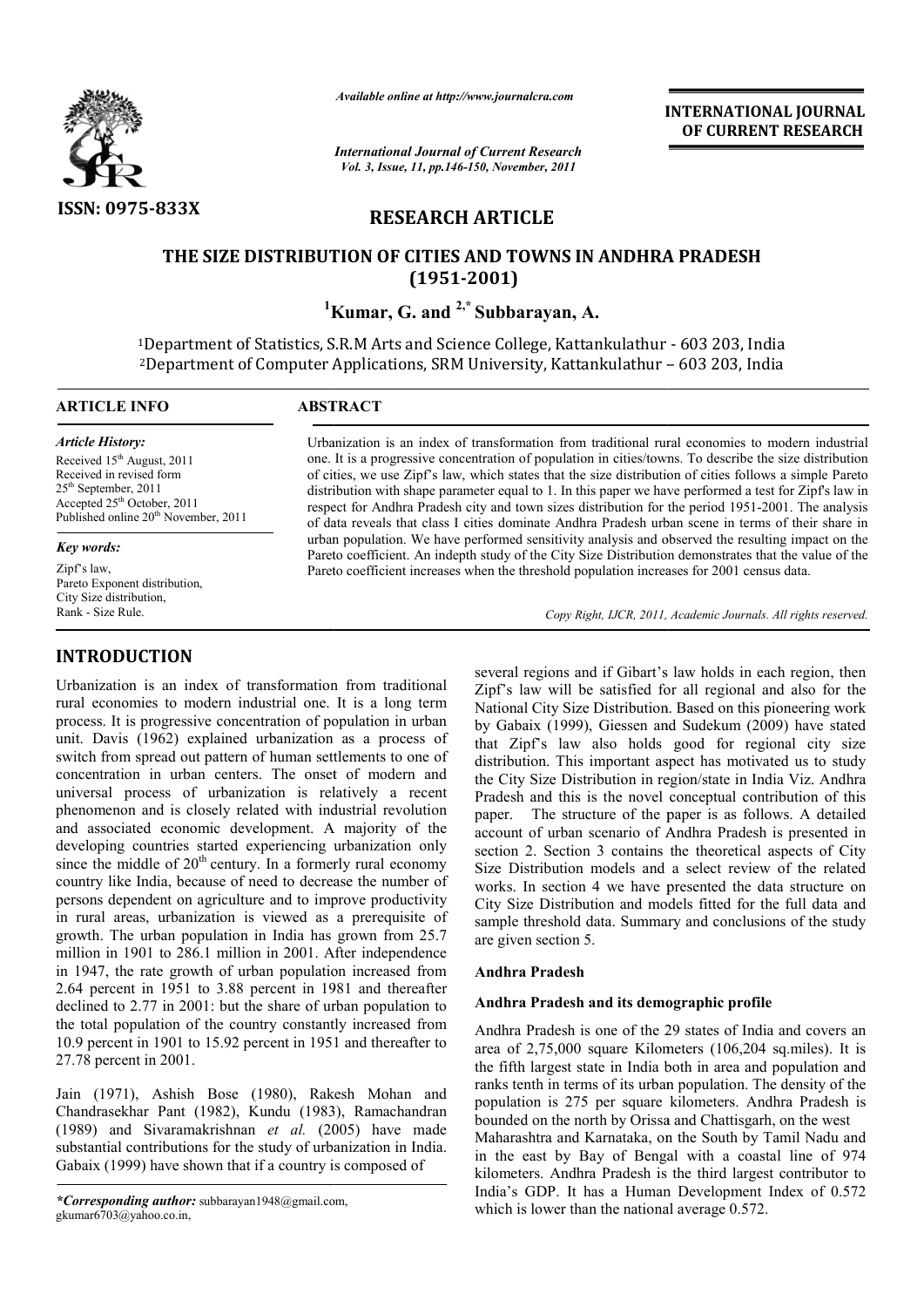A demographic profile of Andhra Pradesh and India based on 2001 census is given below:

**Table 1: Demographic profile of Andhra Pradesh and India (2001 Census)**

|                                            | Andhra Pradesh<br>(in millions) | India (in millions) |
|--------------------------------------------|---------------------------------|---------------------|
| <b>Total Population</b>                    | 76.21                           | 1028.73             |
| Decadal Population Growth                  | 14.59                           | 21.54               |
| Population Density (per sq.                | 277                             | 324                 |
| km.)                                       |                                 |                     |
| Sex ratio                                  | 978                             | 933                 |
| Literacy                                   | 60.47                           | 64.84               |
| Percentage of urban to total<br>population | 27.04                           | 27.78               |

#### **Definition of Urban area**

The definition of an urban unit in the Census of India 2001 is as follows:

- 1. All places with a Municipal Corporation, Municipality, Cantonment Board or Notified Town Area Committee, etc.
- 2. All other places that satisfied the following criteria:
	- (a) A minimum population of 5000,
	- (b) At least 75% of the male working population should be engaged in non-agricultural pursuits and
	- (c) A density of population of at least 400 per sq. km. (1000 per sq. mile).

All places, which have been notified under law and have local bodies like municipal corporations, municipalities, municipal committees, municipal boards, municipal town committees, cantonment boards, notified areas, notified area committees, town committees, town areas, town boards, town municipalities, sanitary boards etc., irrespective of their demographic characteristics have been included in the category of towns.

## **Basic statistics of urban population in Andhra Pradesh**

The following table contains the basic statistics of urban and rural population according to 2001 census.

**Table 2: Population of Andhra Pradesh by sex and residence: 2001**

| Andhra<br>Pradesh | Male        | Female      | Total<br>population | <b>Sex</b><br>ratio |
|-------------------|-------------|-------------|---------------------|---------------------|
| Urban             | 1,05,90,209 | 1,02,18,731 | 2,08,08,940         | 965                 |
| Rural             | 2,79,37,204 | 2,74,63,863 | 5,54,01,067         | 983                 |
| Total             | 3,85,27,413 | 3.76.82.594 | 7.62.10.007         | 978                 |

The total number of urban dwellers in Andhra Pradesh as per the Population total of the Census of India 2001 is 7,62,10,007. Males number 3,85,27,413 while females total 3,76,82,594. The total number of urban dwellers in the country is 285,354,954 consisting of 150,135,894 males and 135,219,060 females. The percentage of urban population to total population in the country works out to 27.78% as against the ratio of 27.08% in Andhra Pradesh. Andhra Pradesh ranks fifth in terms of its urban population 2001.

#### **City Size distribution models**

*Urban growth and statistical models of City Size Distribution:* Urban growth is an economic phenomenon which is closely linked with the process of urbanization. The size distribution of cities is the result of pattern of urbanization, which result in city creation. The studies of urban growth by size class of towns with helps to understand the stages of urban development. In the evolution of urban systems, there exists two dynamics: a slow one which acts at the macro-level and characterize the evolution of city size distribution; and a more rapid one which acts at the micro level of the individual city, this being the dynamic of the variation of city population over short term intervals. For modeling the evolution of an urban settlement over a long period of time, it is necessary to understand clearly how the two dynamics interacts in an urban system.

### **Zipf's Law**

or

Auerbach (1913) and Singer (1936) demonstrated that the city size distribution could be represented as a Pareto distribution

$$
y = Ax^{-\alpha} \tag{3.1.1}
$$

$$
logy = logA - alogx
$$
 (3.1.2)

where x is the population of a city; y is the rank of cities if cities are ordered from largest to smallest; A and  $\alpha$  are constants. In addition, Zipf (1949) proposed that the distribution of city size takes a special form of the Pareto distribution, with shape parameter  $\alpha = 1$ , and A corresponding to the size of the largest city. This is known as Zipf's law.

### **A select review of city size distribution models**

Simon (1955) used a model of city growth and formation to produce a City Size Distribution. Carroll (1984) studied in detail the various aspects of National City size Distributions. Empirically the Pareto law has been proved a very accurate description of City Size distributions in many different countries and at different times within a country (Rosen and Resnick, 1980: Mills and Hamilton, 1994; Fujita et al.,(1999). Fan (1988) studied the size, growth and distribution of Chinese cities. Gabaix (1999) has shown that city growth is scale independent and the growth process has reflective barrier at some level arbitrarily close to 1 viz, Zipf's law. The remarkable contributions by Eaton and Eckstein (1997) on France and Japan, Dobkins and Ioannides (2001) on USA, with later work by Black and Henderson (2003) and Ioannides and Overman (2003) on USA establish some basic facts about urban system and their development in France, Japan and USA over the last century or so. Gabaix and Ioannides (2004) have reviewed the empirical evidence on the upper tail of city size distribution and discussed the theories that have been advanced to explain the approximate constancy of the distribution across very different economic and social systems, emphasizing both bare-bone statistical theories and more developed economic theories. Cordoba (2004) studied the necessary and sufficient condition to produce a Pareto distribution of city sizes within a class of standard urban models. Soo (2005) assessed the empirical validity of Zipf's law, using new data on 73 countries. He used two different estimation method viz., standard OLS and Hill estimator. Using OLS he found that, for majority of countries (53 out of 73), Zipf's law is rejected. Nitsch (2005) performed a metaanalysis of previous empirical findings on Zipf's law, and found that, on average, the empirical studies resulted with a Pareto exponent which is greater than one.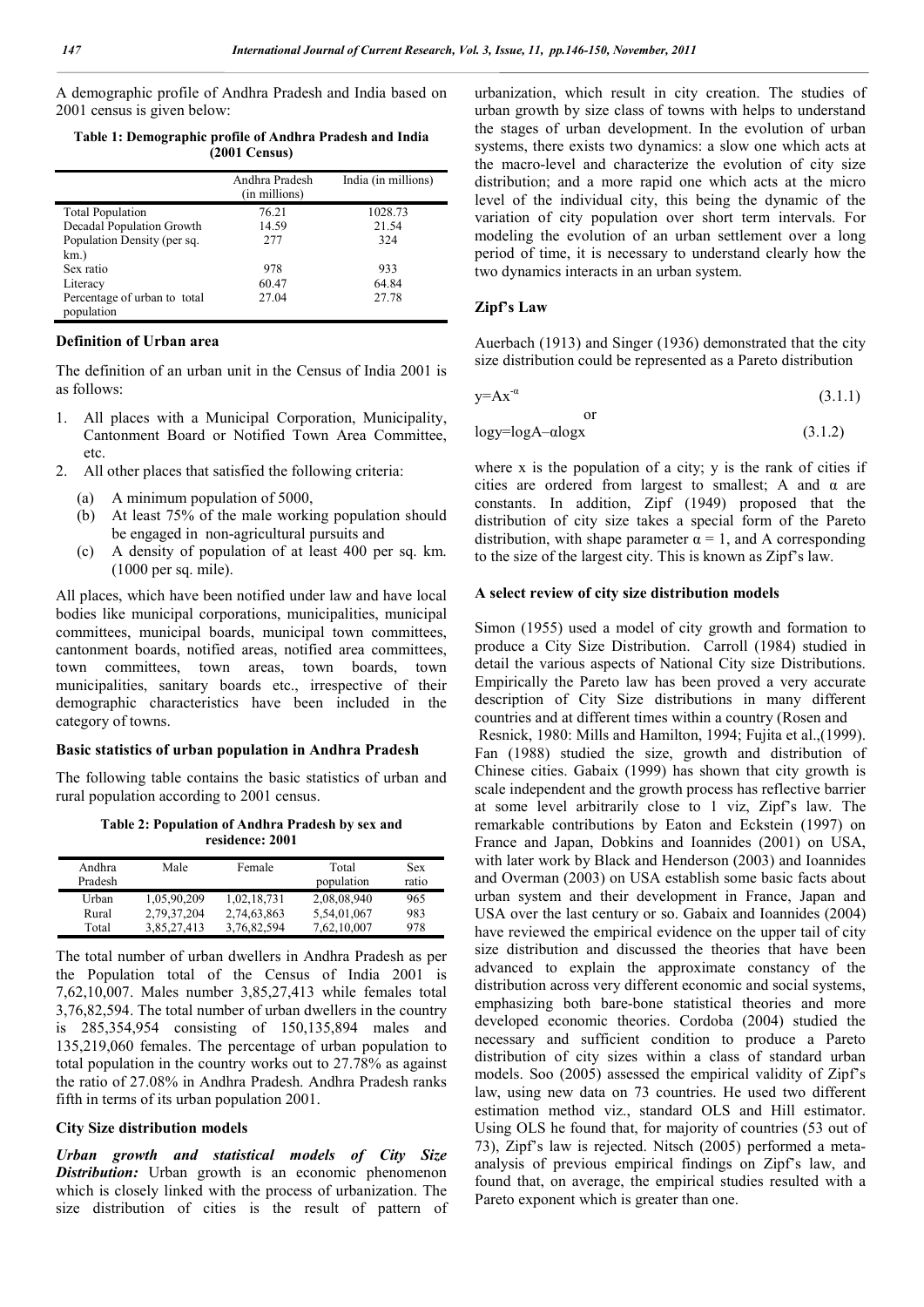| Census Year | .00.000      | 50.000-1.00.000 | 20.000-50.000 | 10.000-20.000 | 5.000-10.000 | 5.000 | Total |
|-------------|--------------|-----------------|---------------|---------------|--------------|-------|-------|
| 1951        |              |                 | $\sim$        |               |              |       | 126   |
| 1961        | 10           |                 | 50            | 42            |              |       | 128   |
| 1971        |              | 10.             |               |               | ΙU           |       | 142   |
| 1981        | $\sim$<br>-- |                 |               | 24            | 1 V          |       | 57ء   |
| 1991        | 30           | 42              | 68            | າາ<br>∸       |              |       | 74    |
| 2001        |              |                 | υU            |               | ∼            |       | 41    |

**Table 3. Size Distribution of Cities and Towns (1951-2001)**

Soo (2007) performed a test of Zipf's law using data for Malaysian cities from five population censuses (1957, 1970, 1980, 1991 and 2000) and concluded that Zipf's law is rejected for the periods except 1957, in favour of a City Size Distribution that is more unequal than would be predicated better, are more favorable to Zipf's law. Bosker *et al.* (2008) used empirical evidence on the evolution and structure of the west- German City Size Distribution to assess the relevance of the three different theories of urban growth. Subbarayan (2009) has made some initial attempts to study the size distribution of cities in an Indian State and concluded that the value of Pareto coefficient showed a U shaped pattern and this is support of the conclusion arrived by Parr (1985) . Urzua (2010) has noted a common fitfall in testing for Zipf's law. Gongalez-Val (2011) has applied the methodology proposed by Ioannides and Overman (2003) to estimate a local Zipf coefficient using data for the entire twentieth century of the complete distribution of cities without any size restrictions in the U.S. Matlaba et al.(2011) have studied the evolution of size distribution of urban system in Brazil between 1907 and 2008.

## **Data structure on city size distribution**

#### **Data on City Size Distribution**

India has very rich source of information for urban studies. The census volumes, both at the National and the state and district levels, provide a mine of information for rural and urban places for a period of 60 years. It is also main source of information for temporal studies focusing in the recent past. The census also provides data on intra – city spatial units. The census periods used are: 1951, 1961, 1971, 1981, 1991 and 2001.

#### **Urban size class under Indian census**

Census of India classifies urban centres into six classes. Urban centre with population of more than one lakh is called a city and less than one lakh is called a town. Cities accommodating population between one to five million are called metropolitan cities and more than five million are mega cities. Majority of metropolitan and mega cities are urban agglomerations. An urban agglomeration may consist of any one of the following three combinations:

- (i) A town and its adjoining urban outgrowths,
- (ii) Two or more contiguous towns with or without their outgrowths and
- (iii) A city and one or more adjoining towns with their outgrowths together forming a contiguous spread.

Examples of urban outgrowth are railway colonies, university campus, port-area, military cantonment located within the revenue limits of a village or villages contiguous to the town

or city. Urban population by size classification is based on the following:

| <b>Population</b>     |
|-----------------------|
| Greater than 1,00,000 |
| $50,000 - 1,00,000$   |
| $20,000 - 50,000$     |
| $10,000 - 20,000$     |
| $5,000 - 10,000$      |
| Less than 5000        |
|                       |

#### **City Size Distribution in Andhra Pradesh (1951-2001)**

The number of cities / towns for each census year under six classes given in the following Table 3.

#### **Basic Results on City Size Distribution**

The process of urbanization in Andhra Pradesh is primarily large-city oriented. It is important to note that class I cities have been growing up systematically through all the five decades. We have examined the movement of towns across the census periods and alsothe emergence of new towns. The important observation is that the Class I cities dominated the urban scene in Andhra Pradesh in terms of their share in the urban population. In 1951, the share of class I cities was19.59% whereas class V and VI towns had 4.36% of the urban population. The share of class I towns has increased from 1961 onwards. The increase was maintained in the following decade's upto 2001. In the case of class IV and class V towns, we find that there is a downward movement from 1951 onwards and up to 1991. It is also observed that in the case of class III towns there is oscillatory movement of the population between 1951-2001.The massive increase in the share of I class cities has often been attributed to faster growth of the large cities, without taking into consideration the increase in the number of these cities. Indeed, the basic reason for the increasing dominance of these cities is the graduation of lower-order towns into class I category. In 1951 for example, there were only 5 towns in class I category. This figure went upto 47 in 2001. This can be attributed to the natural growth of population and migration of people to urban centres.

## **Results of Basic Zipf regression**

## *Slope Estimate for full data set*

The computation of Zipf regression has been performed for the census periods 1951-2001 using Rank-Size rule. The Zipf regression results are presented in the following table.

 (i) During the period 1951-2001 the value of the slope estimate is greater than one and it clearly indicates that there was uneven distribution of the urban population.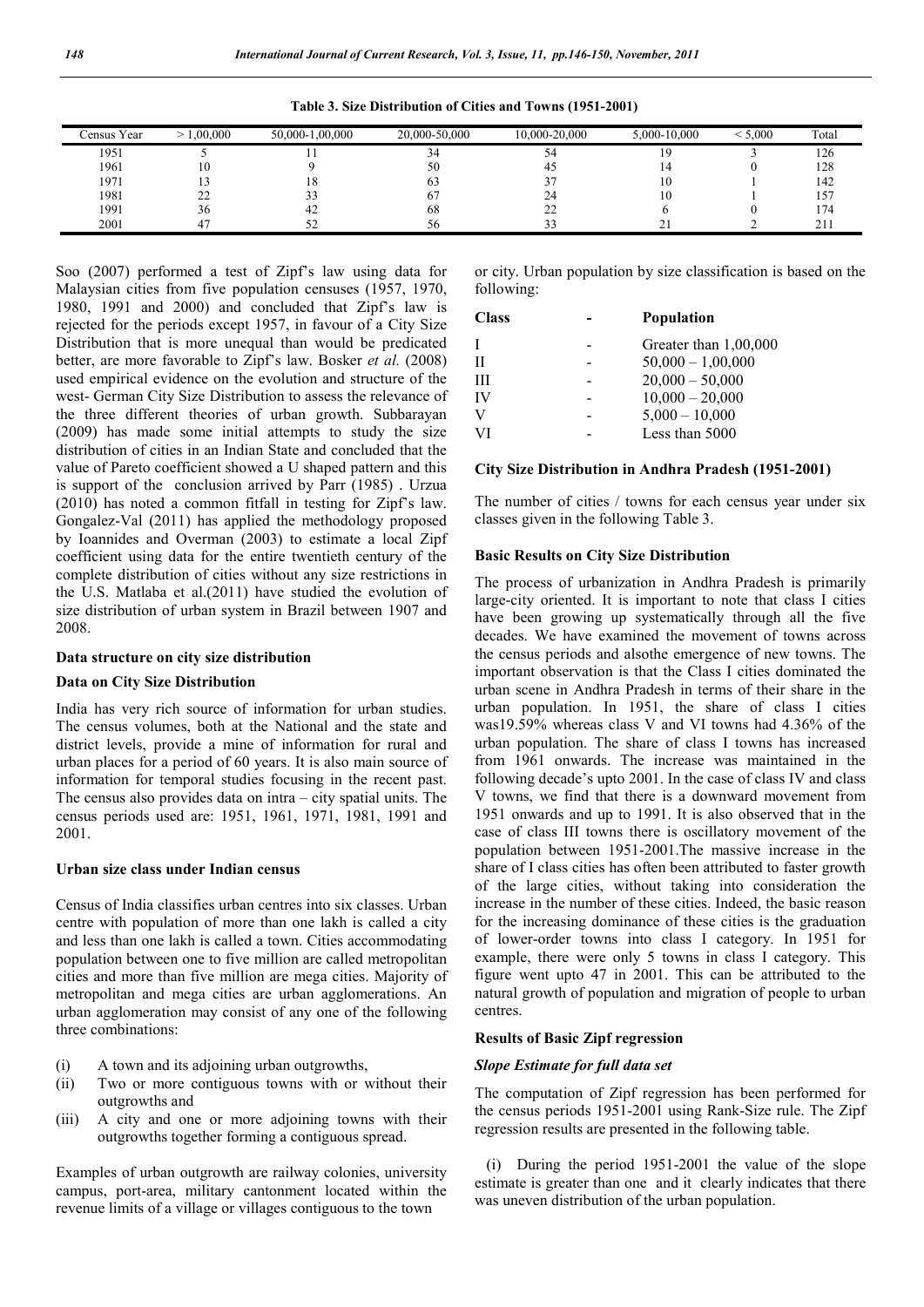(ii) It is interesting to note that during the period 1981- 2001 the slope estimate is less than one and it clearly indicates that there was even distribution of urban population.

 (iii) It is also observed that for the full data set the slope estimates are decreasing over time leading to even distribution of urban population. The estimates of the slope estimates are all statistically significant at 5% significance level.

**Table 4(a): Full data (1951-2001)**

| Census Year | Model fitted                                            | $R^2$ |
|-------------|---------------------------------------------------------|-------|
| 1951        | $logy = 15.432 - 1.179 log x$                           | 0.921 |
|             | $(0.305)$ $(0.031)$                                     |       |
| 1961        | $logy = 15.458 - 1.151 log x$<br>$(0.259)$ $(0.026)$    | 0.941 |
| 1971        | $logy = 14.833 - 1.054 log x$                           | 0.953 |
|             | $(0.204)$ $(0.020)$                                     |       |
| 1981        | $logy = 13.847 - 0.926 log x$                           | 0.932 |
| 1991        | $(0.213)$ $(0.020)$<br>$\log y = 14.313 - 0.937 \log x$ | 0.908 |
|             | $(0.247)$ $(0.023)$                                     |       |
| 2001        | $\log y = 12.639 - 0.773 \log x$                        | 0.870 |
|             | $(0.222)$ $(0.021)$                                     |       |

### **Sensitivity of the slope estimates to sample thresholds**

In order to examine the sensitivity of slope estimates to the choice of sample threshold we defined several sample cut-offs, chosen taking into account the dimension of the Andhra Pradesh urban city system and current cut-offs for urban definition of Indian Census. We have performed sensitivity analysis with the following threshold population:

- (i) A threshold level of population 5000 and above.
- (ii) A threshold level of population 10,000 and above.

The result obtained based on the above threshold population level are given below:

**Table 4(b): Threshold population 5000 and above (1951-2001)**

| Census Year | Model                                                     | $R^2$ |
|-------------|-----------------------------------------------------------|-------|
| 1951        | $\log y = 16.120 - 1.246 \log x$                          | 0.946 |
| 1961        | $(0.269)$ $(0.027)$<br>$logy = 15.458 - 1.151 log x$      | 0.941 |
|             | $(0.259)$ $(0.026)$                                       |       |
| 1971        | $\log y = 15.005 - 1.070 \log x$<br>$(0.192)$ $(0.019)$   | 0.960 |
| 1981        | $logy = 13.996 - 0.939 log x$<br>$(0.206)$ $(0.019)$      | 0.938 |
| 1991        | $\log y = 14.313 - 0.937 \log x$<br>$(0.247)$ $(0.023)$   | 0.908 |
| 2001        | $\log y$ = 12.852 - 0.792 $\log x$<br>$(0.219)$ $(0.020)$ | 0.880 |

**Table 4(c): Threshold population 10000 and above (1951-2001)**

| Census Year | Model                                                   | $R^2$ |
|-------------|---------------------------------------------------------|-------|
| 1951        | $\log y$ = 17.812 - 1.409 $\log x$                      | 0.978 |
| 1961        | $(0.211)$ $(0.021)$<br>$\log y = 16.882 - 1.286 \log x$ | 0.976 |
| 1971        | $(0.197)$ $(0.019)$<br>$\log y = 15.870 - 1.149 \log x$ | 0.983 |
|             | $(0.138)$ $(0.016)$                                     |       |
| 1981        | $\log y = 14.895 - 1.020 \log x$<br>$(0.169)$ $(0.020)$ | 0.967 |
| 1991        | $logy = 15.191 - 1.015 log x$                           | 0.942 |
| 2001        | $(0.213)$ $(0.020)$<br>$\log y = 14.406 - 0.928 \log x$ | 0.930 |
|             | $(0.206)$ $(0.019)$                                     |       |

The average value of the Pareto coefficient is 1.003 for full data, 1.023 for the threshold population 5000 and above and 1.135 for the threshold population 10,000 and above. Moreover the value of  $R^2$  for the period of study ranges between 0.8700 and 0.9530.

## **Sensitivity of the slope estimates to sample thresholds for 2001 Census Data**

It is frequently suggested in the literature that Zipf's law holds only for the upper tail of the urban system: that is, for the largest cities rather than for the entire urban system. Zipf's law in general does not hold for the entire Andhra Pradesh urban system. We perform a sensitivity analysis by successively reducing the number of cities/towns in the sample and observed the resulting impact on the value of the slope estimate.

#### **Table 5: Sensitivity Analysis**

| 2001             | <b>SIZE</b> | α     | $\mathbf{R}^2$ |
|------------------|-------------|-------|----------------|
| <b>Full Data</b> | 211         | 0.773 | 0.870          |
| 5000 above       | 209         | 0.792 | 0.880          |
| 10000 above      | 188         | 0.928 | 0.930          |
| 20000 above      | 155         | 1.100 | 0.976          |
| 30000 above      | 139         | 1.154 | 0.985          |
| 50000 above      | 99          | 1.198 | 0.983          |
| 75000 above      | 61          | 1.246 | 0.975          |
| 100000 above     | 47          | 1.271 | 0.968          |

It is interesting to note that the value of the slope coefficient increases when the threshold population increases for 2001 census data.

## **Summary and Conclusions**

In this paper we have discussed the Zipf's law for Andhra Pradesh cities/ towns. The average value of slope estimate is 1.003 for full data. For threshold population 5000 and above and for threshold population 10,000 and above the slope estimates are 1.023 and 1.135 respectively. We have investigated the time evolution of the rank-size distribution for the population of cities to show how the Pareto exponent changes with time. We also find that the Pareto law fits Andhra Pradesh cities/towns data well. As a final remark, we can compare Andhra Pradesh experience of urban growth with that of other states in India for a deeper understanding of the form of regional City Size distribution.

# **REFERENCES**

- Ashish, Bose, 1980. India's Urbanization 1901 2001 : Tata Mcgraw Hill, New Delhi
- Auerbach, F.1913. Das Geset der Bevolkerungskoncentration Patermanns Geograpische mitteilungen. Vol. LIX, 73-76.
- Black, D. and J.V. Henderson, 2003. Urban Evolution in USA. Journal of Economic Geography, 3, 343-373.
- Bosker, E. M., Brakman, S., Garretsen, H., and Schramm, M. 2008. A century of shocks: The evolution of the Garman City Size Distribution 1925-1999, regional Science and Urban Economies, 38, 330-347.
- Carroll, Glenn R.1984. National City size distributions: what we know after 67 years of research? Progress In Human Geography, 6(1), 1-43.